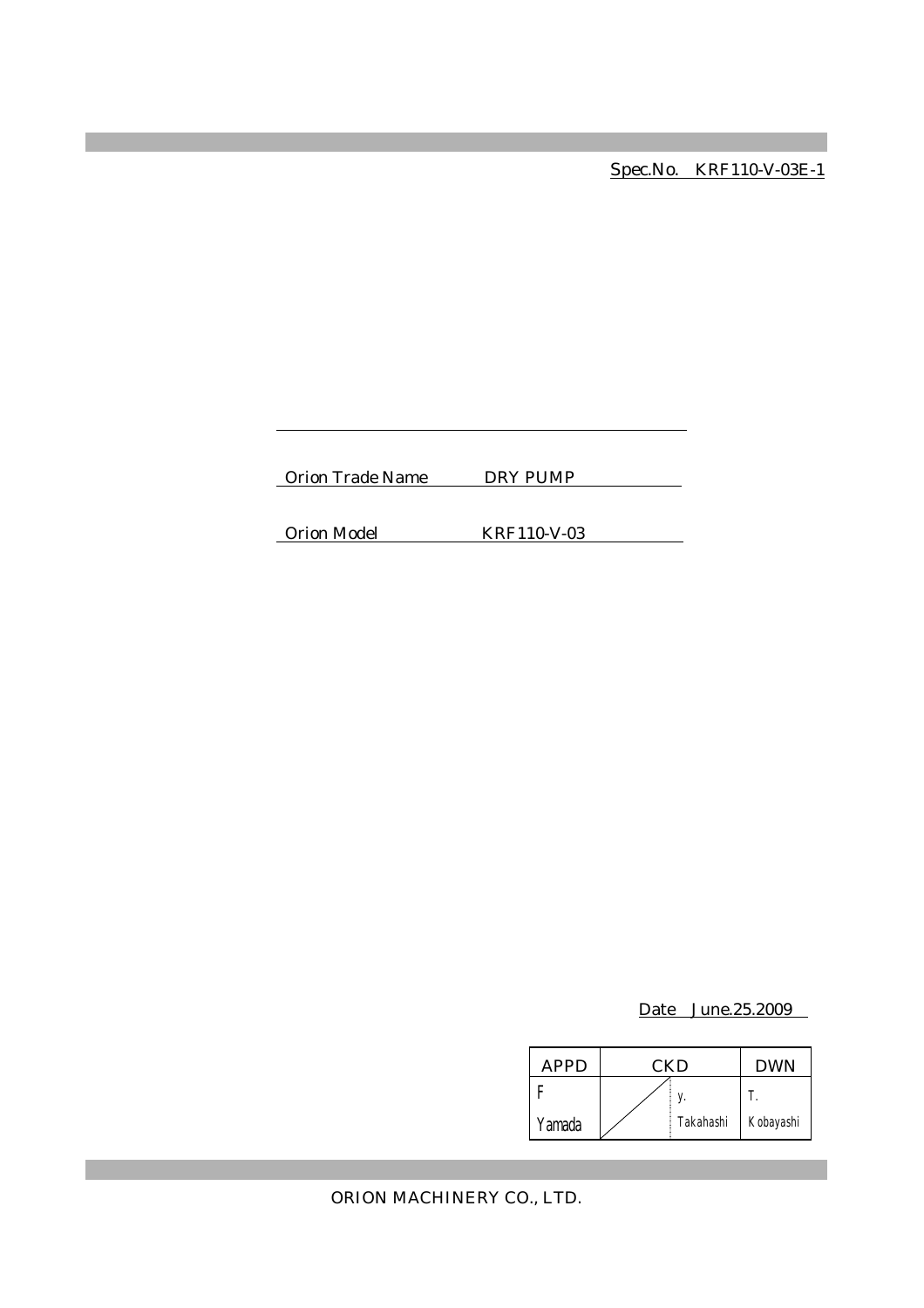#### 1. Warranty

#### 1-1.Warranty information

When the breakdown occurs by any chance in the guaranteed term because of our clear responsibility, I will repair by the following free of charge. (note)It limits it when using it in Japan.

It wishes actual expenses to be borne responsibility for the adjustment exclusion item. (The alternative part transportation fee and the serviceman movement cost, etc. are included. )

#### 1-2. Warranty period

The product shall be warranted for a period of one year from the date of purchase, or for 3000 hours of operation, whichever comes first.

#### 1-3. Items exempted from warranty

Consumable parts and periodic replacement parts.

Fault caused by careless handling or improper use and maintenance. (Operation not following the specifications and the instruction manual. Operation under abnormal environmental conditions.)

Fault caused by fire, flood, lightning stoke, abnormal voltage or unforeseen disasters.

Fault caused by repair or modification not performed by ORION or ORION authorized service contractors.

Change of appearance, such as damage or deterioration caused in general use.

 Secondary damages caused by the fault (Incidental damages such as loss, inconvenience, and commercial loss resulting from the failed product).

(Note) In case of a fault or an accident, contact the dealer with the model name and serial number.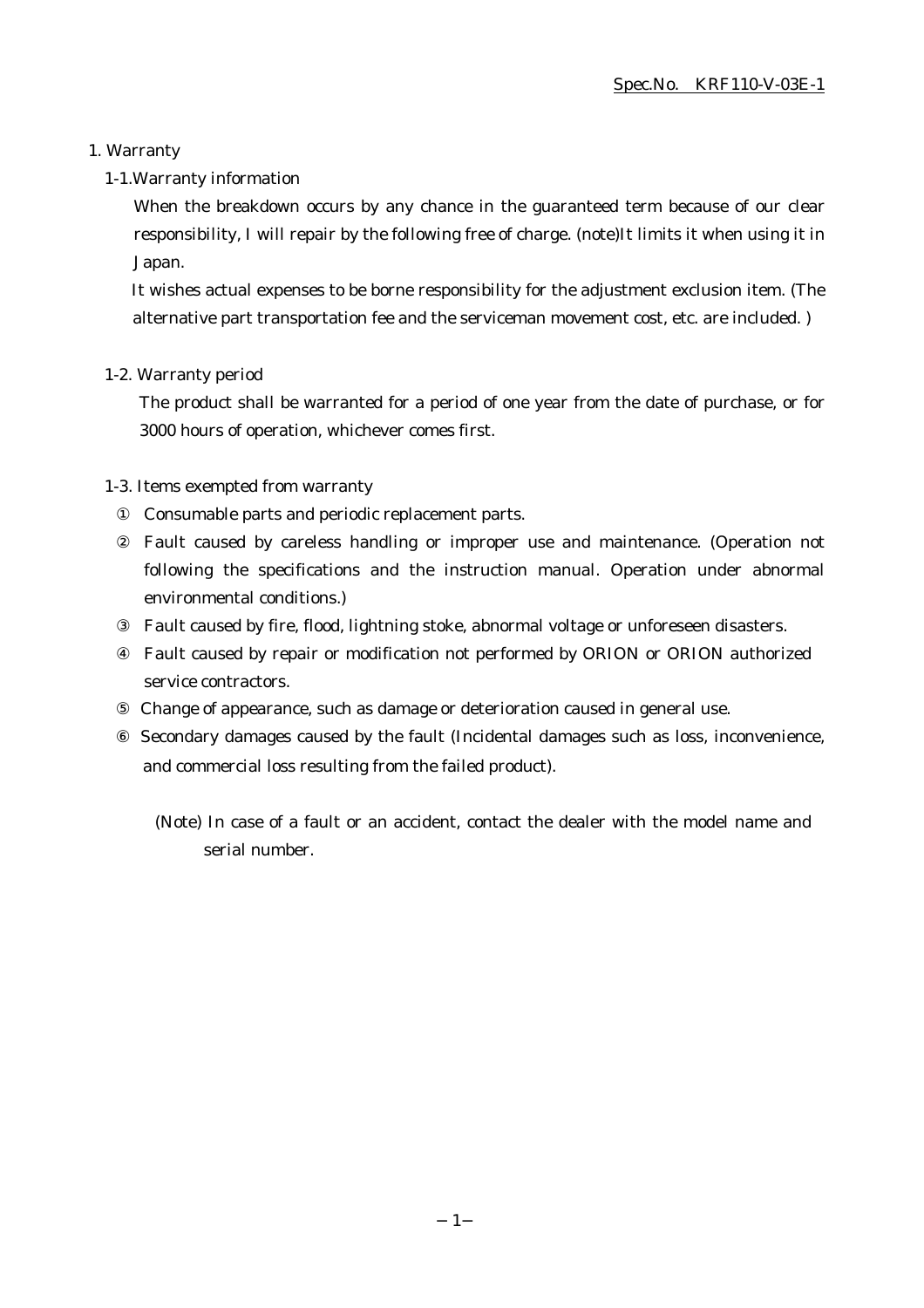#### Spec.No. KRF110-V-03E-1

#### 2.Consumable parts / Periodic replacement parts

|  | (1) Consumable parts (Parts to be replaced depending on the state at the time of inspection) |
|--|----------------------------------------------------------------------------------------------|
|  |                                                                                              |

| Name of Parts                  | <b>Parts Number</b>   | Qty/ unit                              | Inspection period                               | Replacement criterion                                      |
|--------------------------------|-----------------------|----------------------------------------|-------------------------------------------------|------------------------------------------------------------|
| Filter element<br>(Inlet side) | 04041878010           | 1                                      | 1 week                                          | When damaged, or dirt cannot be<br>removed by blowing air. |
| Liner<br>$*1$                  | 040028390<br>$\Omega$ | To be decided by<br>actual positioning | Replacement of<br>vane                          | When damaged.                                              |
| Gasket (A)                     | 04002846010           | $\boldsymbol{2}$                       | Removal of<br>suction case and<br>delivery case | When damaged or worn.                                      |
| Gasket (B)                     | 04000020010           | 3                                      | Removal of<br>suction case and<br>delivery case | When damaged or worn.                                      |
| Rubber packing                 | 04006914010           | 1                                      | Replacement of<br>element                       | When damaged or worn.                                      |
| Packing                        | 04001458010           | 1                                      | Replacement of<br>element                       | When damaged or worn.                                      |
| Spring tube                    | 04042925020           | 1                                      | Replacement of<br>element                       | When damaged or worn.                                      |
| Spider                         | 04101313010           | 1                                      | 6 months                                        | When it was cracked or damaged                             |

\*1 The second digit from the right is subject to thickness.

0.2t(white) 1, 0.1t(black) 2, 0.05t(yellow) 3, 0.03t(red) 4

(2) Maintenance of plastic parts affecting safe operation

Replace the following plastic parts that may affect safe operation promptly when any damage or deformation is found. Failure to do so may cause injury.

| <b>Name of Parts</b> | Parts Number | Qty/ unit |
|----------------------|--------------|-----------|
| Front cover 110      | 03101446010  |           |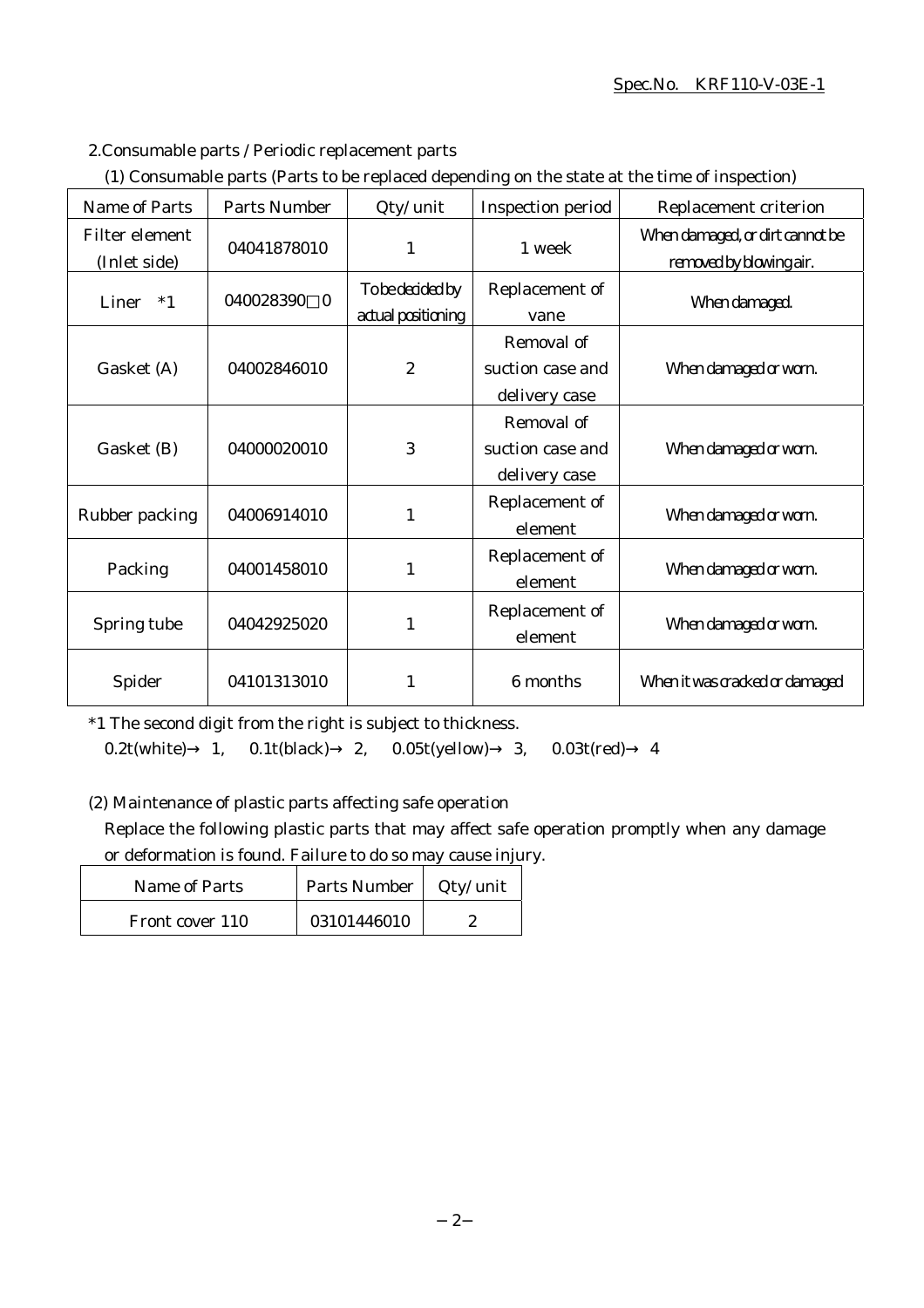|                | Parts Number | Qty    | Exchange time                    |  |
|----------------|--------------|--------|----------------------------------|--|
| Name of Parts  |              | unit   | Operation under normal pressure. |  |
| Vane           | 04100653010  | 6      | 5,500                            |  |
| <b>Bearing</b> | 0A000333000  | 9<br>∼ | 5,500                            |  |

(3) Replacement parts (Parts to be replaced at regular time intervals)

\* The indicated blade replacement period is recommended in order to help prevent breakdown due to blade wear, and assumes average blade wear at 60Hz operation; specific performance is not guaranteed. The blade should be replaced soon if performance decreases or noise levels increase.

\* When vanes are replaced, replace bearing at the same time. Use ORION specified bearings that are lubricated with special grease.

#### \* Use the maintenance kit for replacement parts.

| <b>NAME</b> of Parts            | <b>Parts Number</b> | <b>Items</b>   | Pcs / kit |
|---------------------------------|---------------------|----------------|-----------|
| Maintenance kit 110<br>Assembly | 04101348010         | Vane           | 6         |
|                                 |                     | <b>Bearing</b> | 2         |
|                                 |                     | Liner (white)  |           |
|                                 |                     | Liner (black)  |           |
|                                 |                     | Liner (yellow) |           |
|                                 |                     | Liner (red)    |           |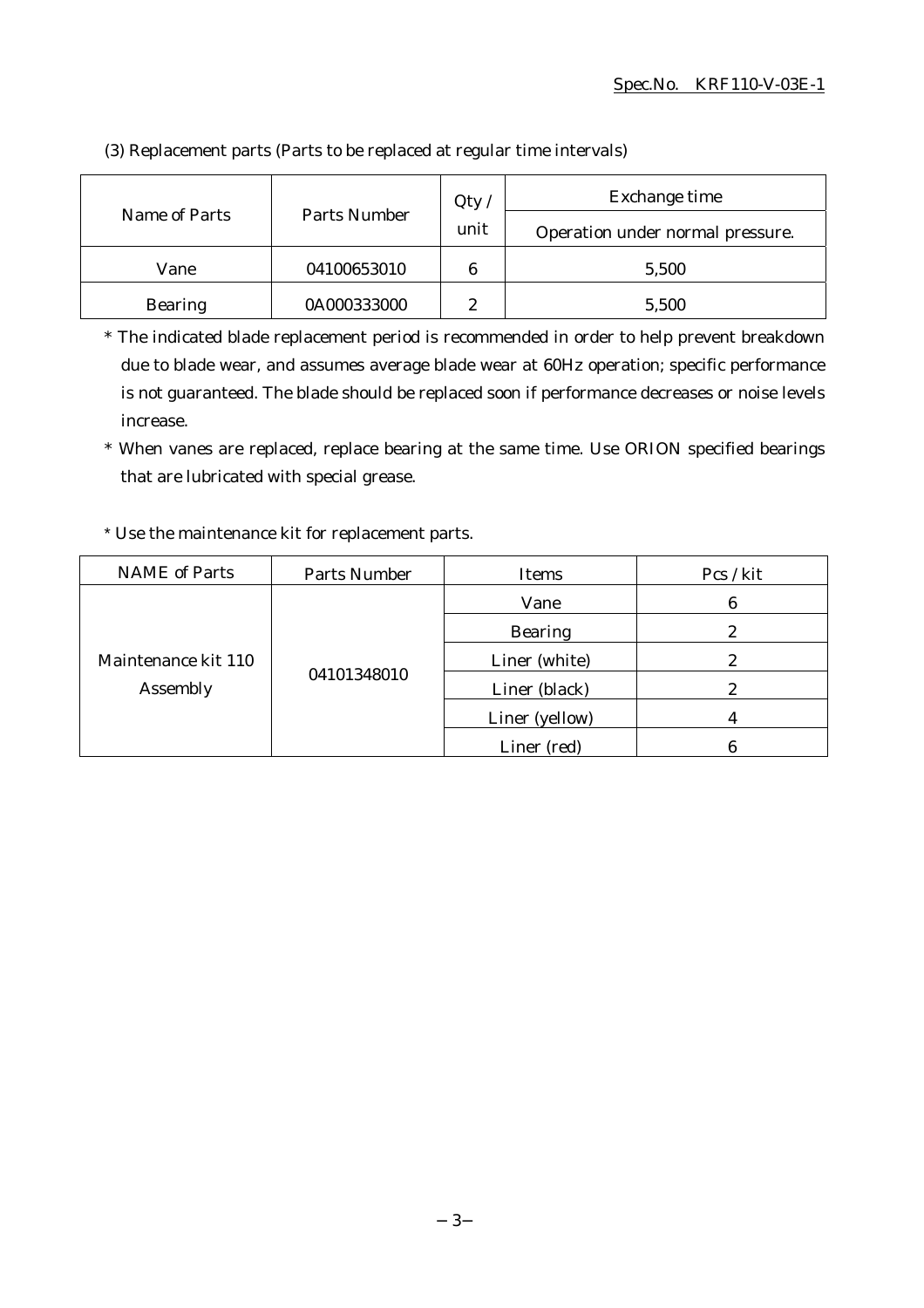#### 3. Specifications

| Model                               |                                    | KRF110-V-03                                                                                                                                    |                 |
|-------------------------------------|------------------------------------|------------------------------------------------------------------------------------------------------------------------------------------------|-----------------|
| Frequency                           |                                    | 50                                                                                                                                             | 60              |
| Designed capacity *                 |                                    | 1850                                                                                                                                           | 2200            |
| Continuous operative<br>vacuum *    |                                    | 60or less                                                                                                                                      |                 |
| Ultimate vacuum *                   |                                    | 90or more                                                                                                                                      |                 |
| Diameter of piping<br>connection    |                                    | Rc1 1/4                                                                                                                                        |                 |
|                                     | <b>Installation method</b>         | The leg of the motor is installed                                                                                                              |                 |
|                                     | output pole<br>Phase               | Three-phase 3.7                                                                                                                                | $6\phantom{1}6$ |
| Acceptable motor                    | Frame no.                          | 132S                                                                                                                                           |                 |
|                                     | Frequency                          | $50/60 \rm Hz$                                                                                                                                 |                 |
| Setting for thermal<br>protection * |                                    | Rated current shown in the name plate of motor                                                                                                 |                 |
| <b>Mass</b>                         |                                    | 75                                                                                                                                             |                 |
| Painting color                      |                                    | <b>Black (Except some parts)</b>                                                                                                               |                 |
|                                     | <b>Installation site</b>           | Indoor                                                                                                                                         |                 |
|                                     | Permissible ambient<br>temperature | 0to40                                                                                                                                          |                 |
| <b>Installation condition</b>       | Permissible ambient<br>humidity    | $65 \pm 20$<br>(JIS Z8703)                                                                                                                     |                 |
| (Suction air)                       | Conditions                         | Conditions where there is no corrosive and<br>explosive gas exist.<br>Clean air without vapor and dew condensation,<br>and less dirt and dust. |                 |
| Operation noise *                   | dB                                 | 74                                                                                                                                             | 75              |

\*1 Designed capacity: It is the theoretical value calculated from capacity. Please use the pressure-flow rate diagram for the actual flow rate.

- \*2 Continuous operative vacuum: Operative range of vacuum. Install the gauge and controller to the pump or the piping, and use the Dry Pump at the continuous operative vacuum or less.
- \*3 Ultimate vacuum: Continuous operation is not possible at maximum ultimate vacuum of the pump. It is used as model selection calculation.
- \*4 Use the thermal set value as a target since the apparatus and acceptable motor are different individually
- \*5 The operation noise is the actual measured value at the continuous operative vacuum, not the warrant value.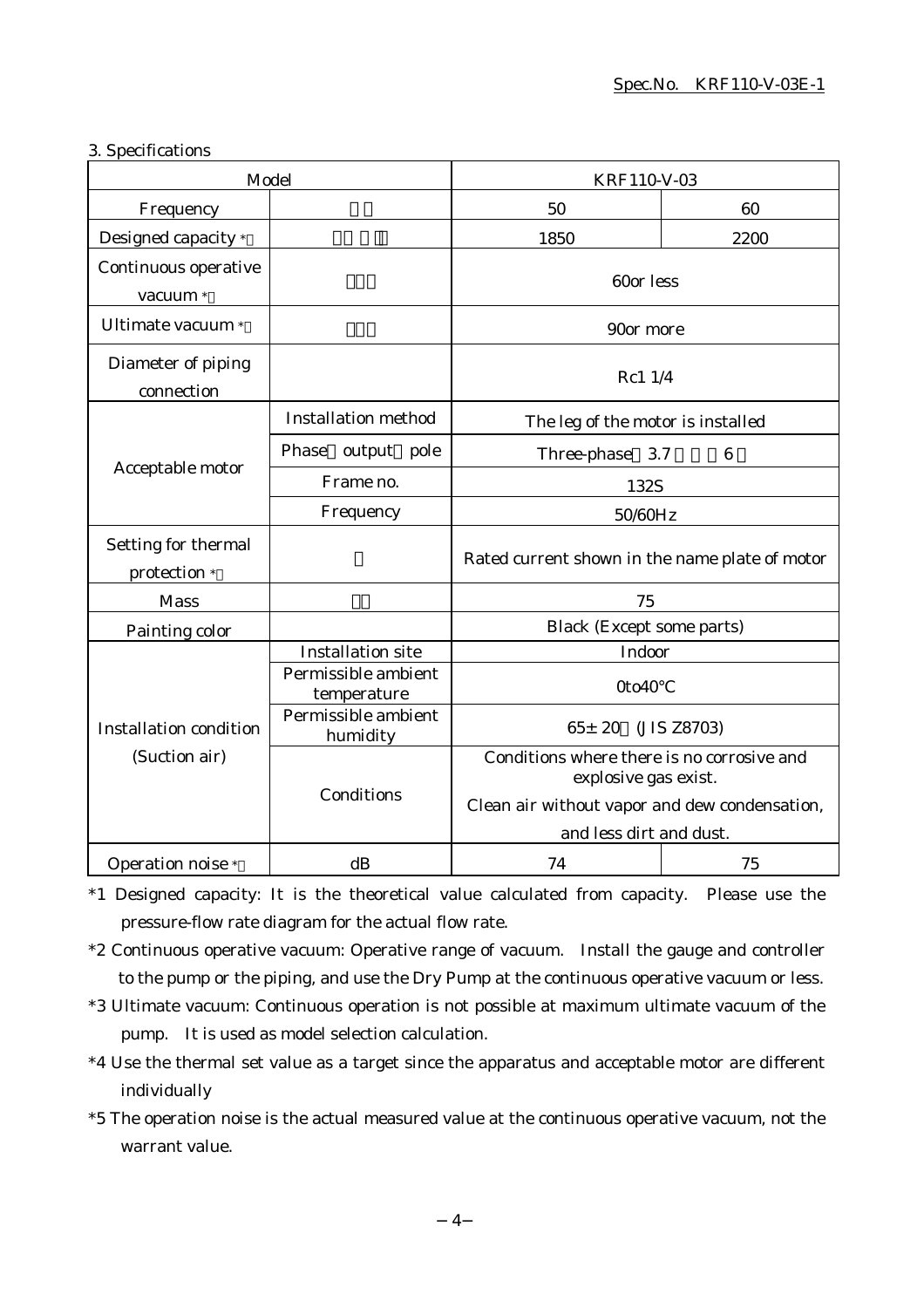#### 4. Precautions

- (1) Observe precautions, and operate the product within specifications.
- (2) Read the instruction manual prior to installation, operation, maintenance and inspection of the product. Especially pay attention to safety.
- (3) The vanes may get damaged if the residual pressure reverses the rotation when the pump stops. A check valve must be installed within 50 cm from the inlet port or exhaust port for protection.
- (4) Be sure to install the product horizontally on the flat surface.
- (5) Operating the product in an enclosed space may cause malfunction due to heat generated from the pump. Provide good ventilation around the product, so the ambient temperature does not exceed the permissible level.
- (6) Be sure to clean the filters periodically. Failure to do so may cause clogging and result in trouble due to overload.
- (7) Wiring work has to be performed by qualified personnel according to applicable laws and in-house regulations.
- (8) Be sure to install an overload protection such as a thermal relay in the electric circuit.
- (9) Allowable intermittent power supply voltage fluctuation range is  $\pm 10\%$  of the specified voltage; allowable sustained supply voltage fluctuation range is ±5% of the specified voltage.
- (10) Be sure to use the product 1,000m or below above sea level.
- (11) The pump is not equipped with Motor, needed to install the motor as specified in this specification sheet.
- (12) Adjust Alignment (less than 0.3 mm) correctly when install the motor onto the Pump. Under the miss-alignment operation, it may cause abnormal noise with vibration then damaged.

#### 5. Accessories

| D type compound gauge | 60 | 1 piece |
|-----------------------|----|---------|
| Coupling (Motor side) |    | 1 piece |
| Spider                |    | 1 piece |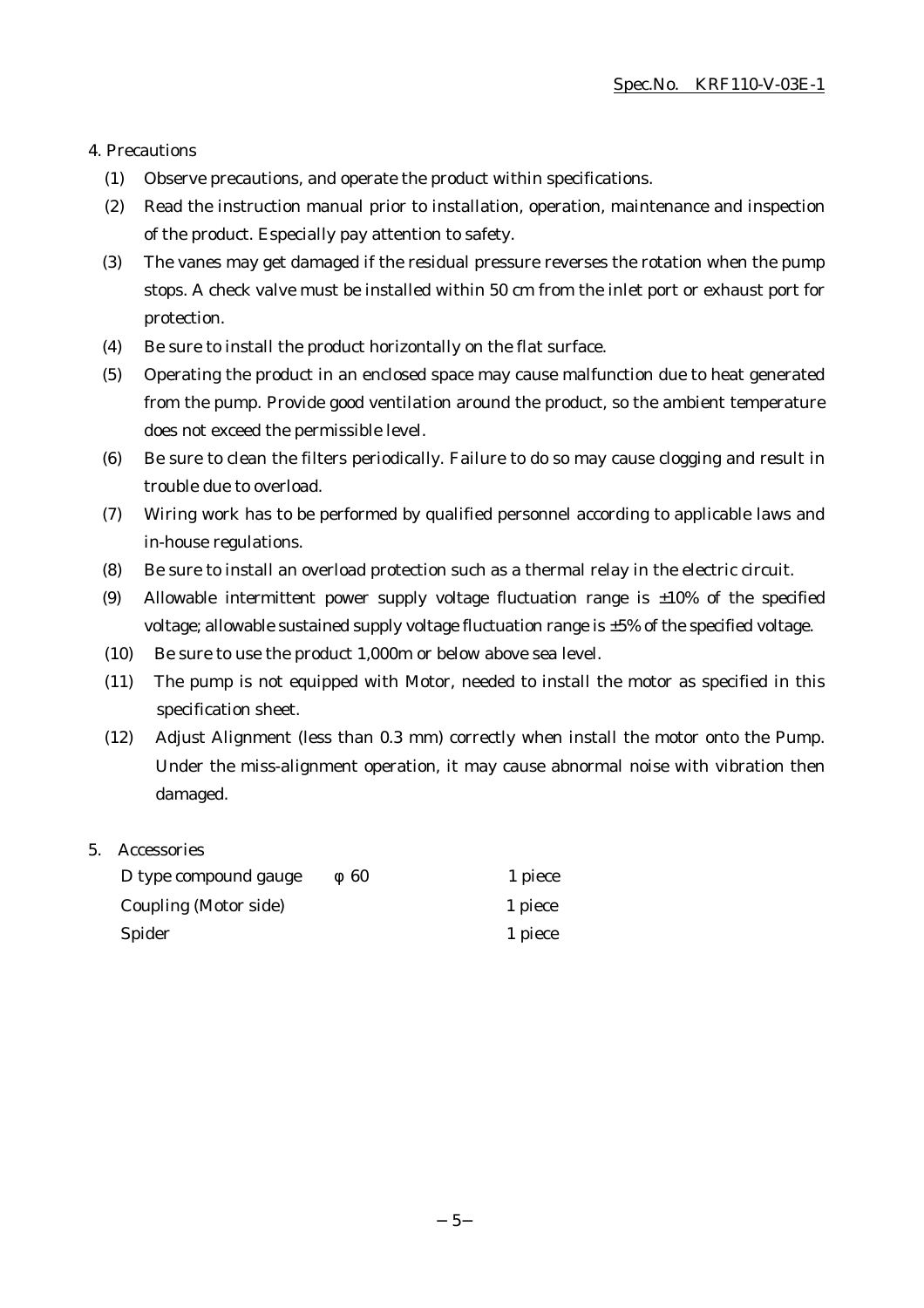### 6. Pressure-Flow rate diagram

## KRF110-V-03

# Vacuum Specification



Conditions: 1 atmospheric pressure 20